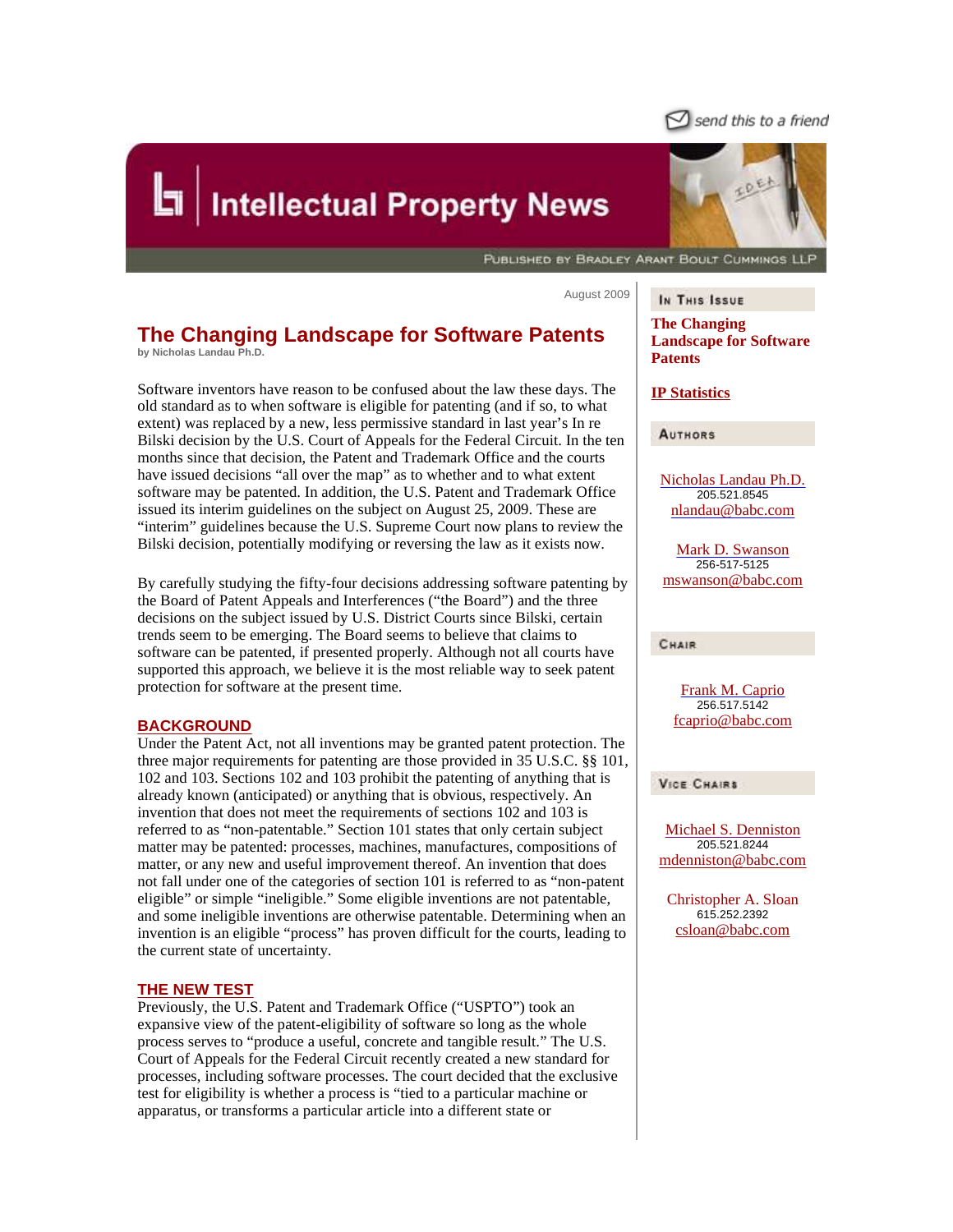thing" (dubbed the "machine/transformation test"). It is notable that the "article" may be data, if the data represents a physical object or substance.

#### **THE EFFECT ON SOFTWARE**

The Bilski machine/transformation test has affected the approach of the USPTO and lower courts to software. As of mid-June, the Board cited Bilski in no fewer than fifty-four patent appeals in which a software-type claim was at issue. In forty of those cases, the Board found the claims to be ineligible on the basis of Bilski's machine/transformation test.

Federal trial courts have cited Bilski in holding that software claims are ineligible. Three federal district courts have evaluated software-related claims under the machine/transformation test, and in each case found the claimed invention ineligible for patenting.

A trend in which the Board has held 40 software inventions ineligible out of 54 presented would paint a grim picture, but at least one exception to this rule is emerging. Prior to Bilski, the Board held that claims directed to computer programs embodied on a tangible medium are eligible under section 101 as a "machine" or "manufacture." Such a device may be, for example, a CD-ROM, a floppy disk, or a hard disk. This type of claim is known among patent attorneys as a "Beauregard claim." However, since Bilksi, Beauregard claims have been interpreted as both eligible and ineligible, depending on the circumstances.

The influential U.S. District Court for the Northern District of California reversed the pre-Bilski policy of the USPTO that a tangible computer-readable medium is eligible for patenting. In CyberSource Corp. v. Retail Decisions, Inc. the court held that such memory storage devices are merely "printed matter," and are not eligible for patenting. However, this contrary decision is not binding on any other court.

The Board of Patent Appeals and Interferences has visited the question of Beauregard claims in light of Bilski on many occasions, but has gone both ways on the question. The Board has upheld Beauregard claims as patent eligible under section 101 in 12 cases, but rejected them as non-patent eligible in 33 cases (one case, Ex parte Busche, upheld some Beauregard claims but rejected others). This might seem to show only indecisiveness and uncertainty. However, upon careful analysis of these cases decided by the Board, one will observe that Beauregard claims are rejected as ineligible when the "media" may comprise a signal. Because a mere signal is never eligible for a patent, the Board rejects any Beauregard claims unless either (1) the patent application states that the media cannot be a signal, or (2) the patent claim itself excludes a signal.

Despite the chaos caused by the relatively recent Bilksi decision, the numerous decisions by the Board begin to reveal an approach to patenting software under the new regime. The approach is simple: never claim a naked computer program or a method of running a naked computer program; instead, always make at least one Beauregard claim including a "machine-readable storage device" or similar physical memory device. In addition, the body of the patent application must make clear that the memory device is not a mere signal, but is limited to the physical media. Such claims can be written without compromising patent protection.

Just days ago the USPTO issued guidelines that seem to support this approach. Although they state that a computer program itself is not eligible for patenting, the guidelines also state that "a claim to a non-transitory, tangible computer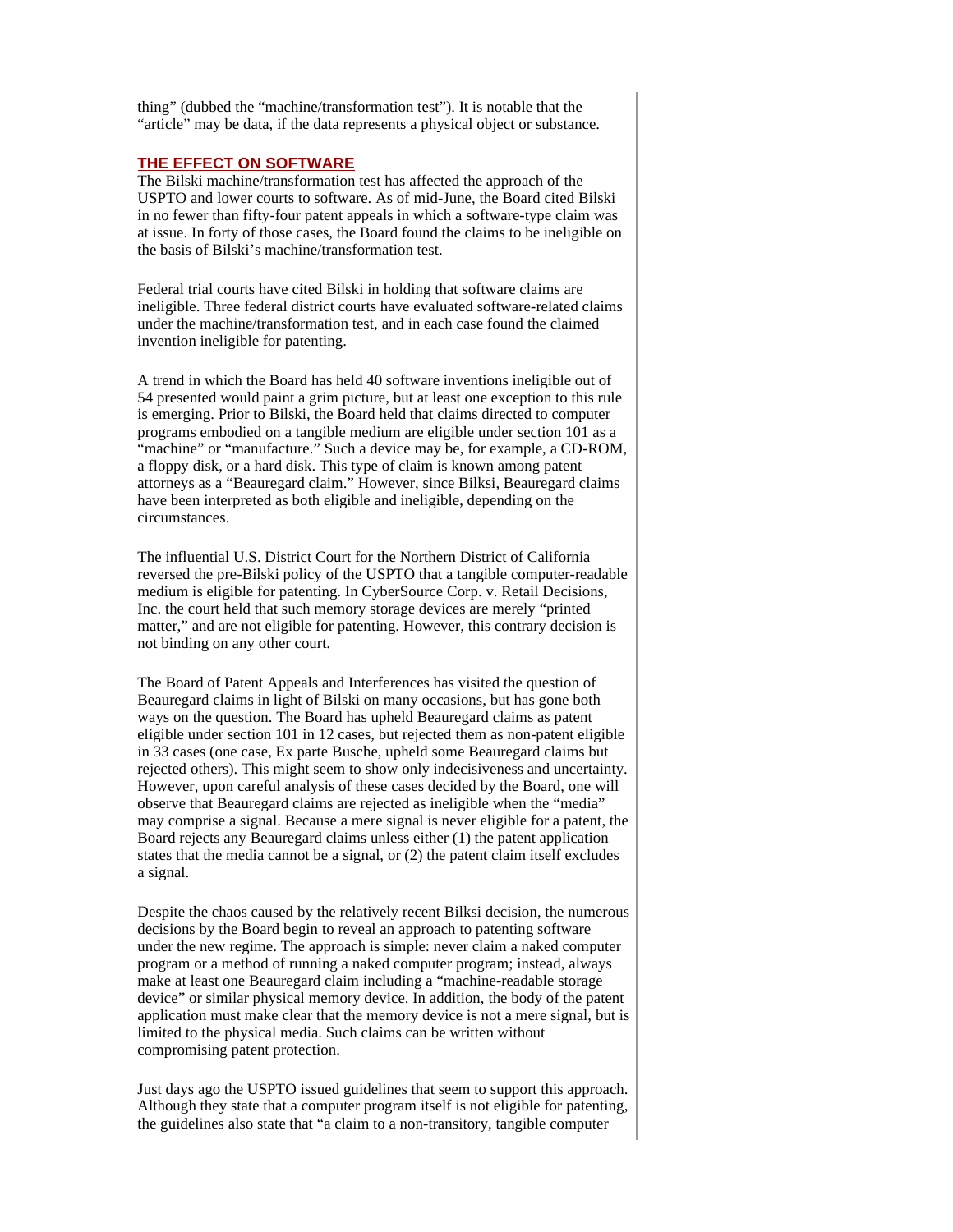readable storage medium per se that possesses structural limitations under the broadest reasonable interpretation standard to qualify as a manufacture would be patent-eligible subject matter. Adding additional claim limitations to the medium, such as executable instructions or stored data, to such a statutory eligible claim would not render the medium [ineligible]."

#### **THE FUTURE**

At present it is advisable that all new software patent applications be drafted to include at least one Beauregard claim excluding a signal. Any party having ownership of a pending software patent application without a Beauregard claim should consider amending the application to include one. Because the Supreme Court is going to consider the validity of the machine/transformation during the next year, amending the claims of issued patents through the reissuance process is probably premature. We will provide an update when the Supreme Court decision is available.

## **IP Statistics**

**by** Mark D. Swanson

Bradley Arant Boult Cummings (BABC) prosecutes domestic and foreign patents and trademarks for many companies and individuals. The listing below shows the total number of patent applications filed and patents issued with BABC, and the total number of trademark applications filed and trademark registrations issued with BABC in 2009 to date. The prosecution of a patent and/or trademark often takes over a year, so issued patents and trademark registrations often

reflect applications filed prior to 2009.

| USPTO* Trademark Applications Filed               | 138 |
|---------------------------------------------------|-----|
| Other Trademark Applications Filed                | 82  |
| USPTO <sup>*</sup> Trademark Registrations Issued | 153 |
| Other Trademark Registrations Issued              | 16  |
| USPTO* Patent Applications Filed                  | 56  |
| <b>Other Patent Applications Filed</b>            | 12  |
| USPTO* Patents Issued                             | 14  |
| <b>Other Patents Issued</b>                       | 15  |
| *United States Patent and Trademark Office        |     |

Bradley Arant eNews is published solely for the interest of clients and friends of Bradley Arant Boult Cummings LLP and should in no way be relied upon or construed as legal advice. The information contained herein is general in nature and based on authorities that are subject to change. If you need specific information on legal issues or want to address specific factual situations please seek the opinion of legal counsel.

No representation is made that the quality of the legal services to be performed is greater than the quality of legal services performed by other lawyers. Contact: John B. Grenier, Esq., 1819 Fifth Avenue North, Birmingham, Alabama 35203.

© 2009 Bradley Arant Boult Cummings LLP. All rights reserved.

#### Alabama • District of Columbia • Mississippi • North Carolina • Tennessee www.babc.com

This email was sent to . To ensure that you continue receiving our emails, please add us to your address book or safe list.

manage your preferences | opt out using TrueRemove®

Got this as a forward? **Sign up** to receive our future emails.